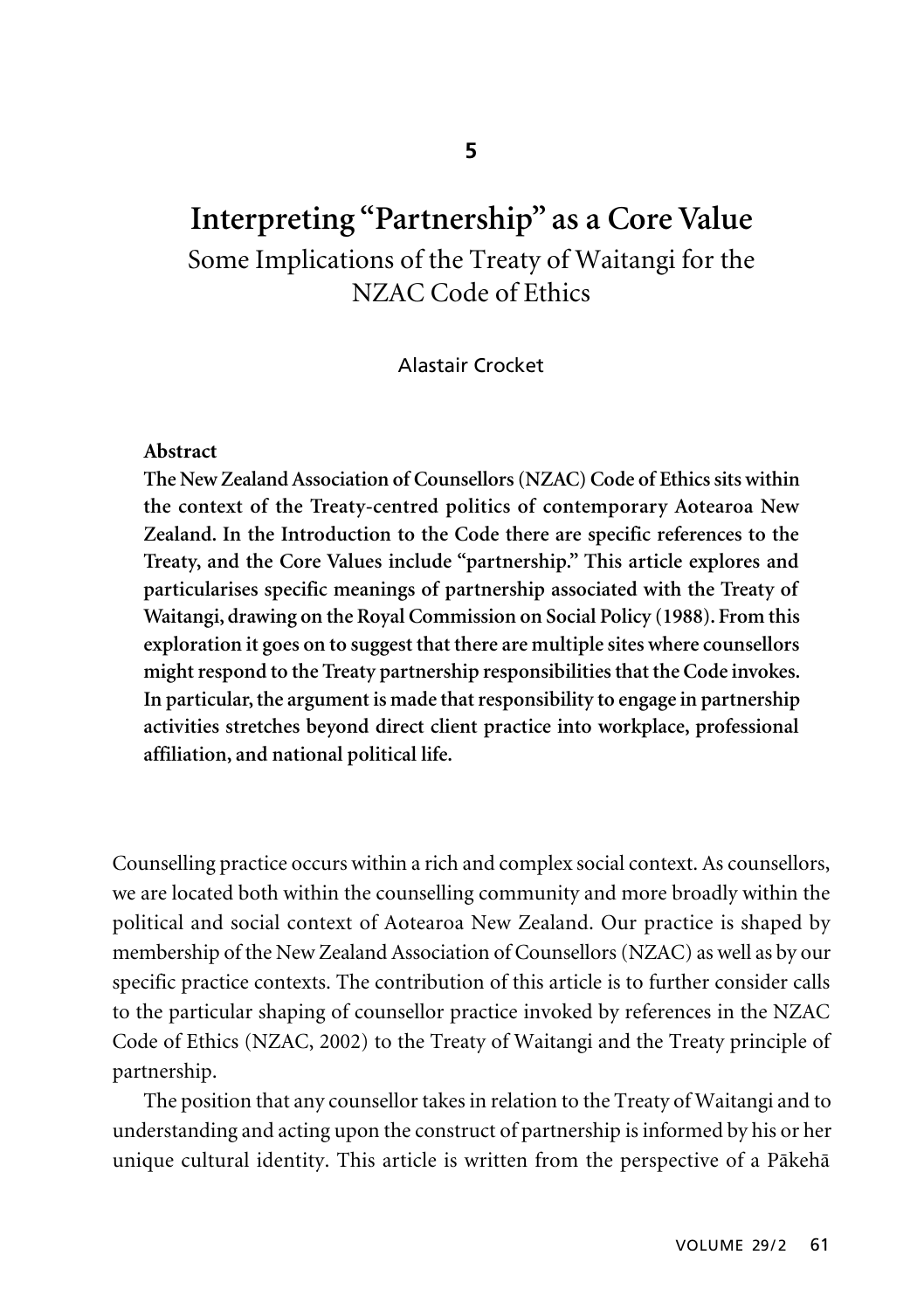counsellor seeking to explore further the implications of placing the Treaty at the centre of professional practice. All counsellors, whether we identify as tangata whenua (people of the land, or Mäori) or as tauiwi (all post-Treaty settlers), are shaped by discourses of colonisation. Indeed, the history of Aotearoa New Zealand since 1840 has been produced by these discourses, whose ongoing effects include differentiated position calls both to tangata whenua and to tauiwi, each as broad entities, and to their constituent groups. Päkehä, the largest grouping within the tauiwi entity, have been positioned advantageously by the colonising discourses, which have worked to hide from us our privileged position in relation to Mäori. Each iwi was affected differently as Päkehä settlers took up land legally or illegally. Other settler groups to whom the identity Päkehä is not available often experience themselves as positioned differently from Päkehä within Aotearoa's cultural politics.

Just as a particular interpretation of partnership is used in this article, so also are the terms used to refer to the overarching Treaty partnership groupings, Crown and iwi, given particular meanings. Crown refers both to the settler party that proposed the Treaty of Waitangi and to the government that was established as a result of the Treaty's signing. Iwi—or tribes—are the largest sovereign entities recognised by Mäori. Iwi are constituted of hapü that, in turn, are groupings of whänau with close whakapapa, or genealogical links. Each hapü has its own autonomy, which was described in the Mäori version of the Treaty as tino rangatiratanga—the rights of chieftainship. These distinctions have emerged as the focus on the Treaty has strengthened over the last four decades (Durie, 2005).

Relationships and actions framed in connection with Treaty concepts generally involve action within and between collective entities. Partly this is because that is the way the Treaty was framed, and partly it is because Mäori traditionally have identified primarily as part of whänau, hapü, or iwi (Durie, 2005). In my experience of working with Mäori groups, their expectation has been that those they relate to also derive their identity from membership in one or more groups. In this article, I refer to Crown and Iwi as the Treaty partners, since this more helpfully describes the entities involved than does the commonly used pairing of Mäori and Päkehä. I suggest this latter pairing is unhelpful because many other groupings are marginalised by this convenient binary. This is not to deny that Päkehä interests, past and present, have dominated Crown action.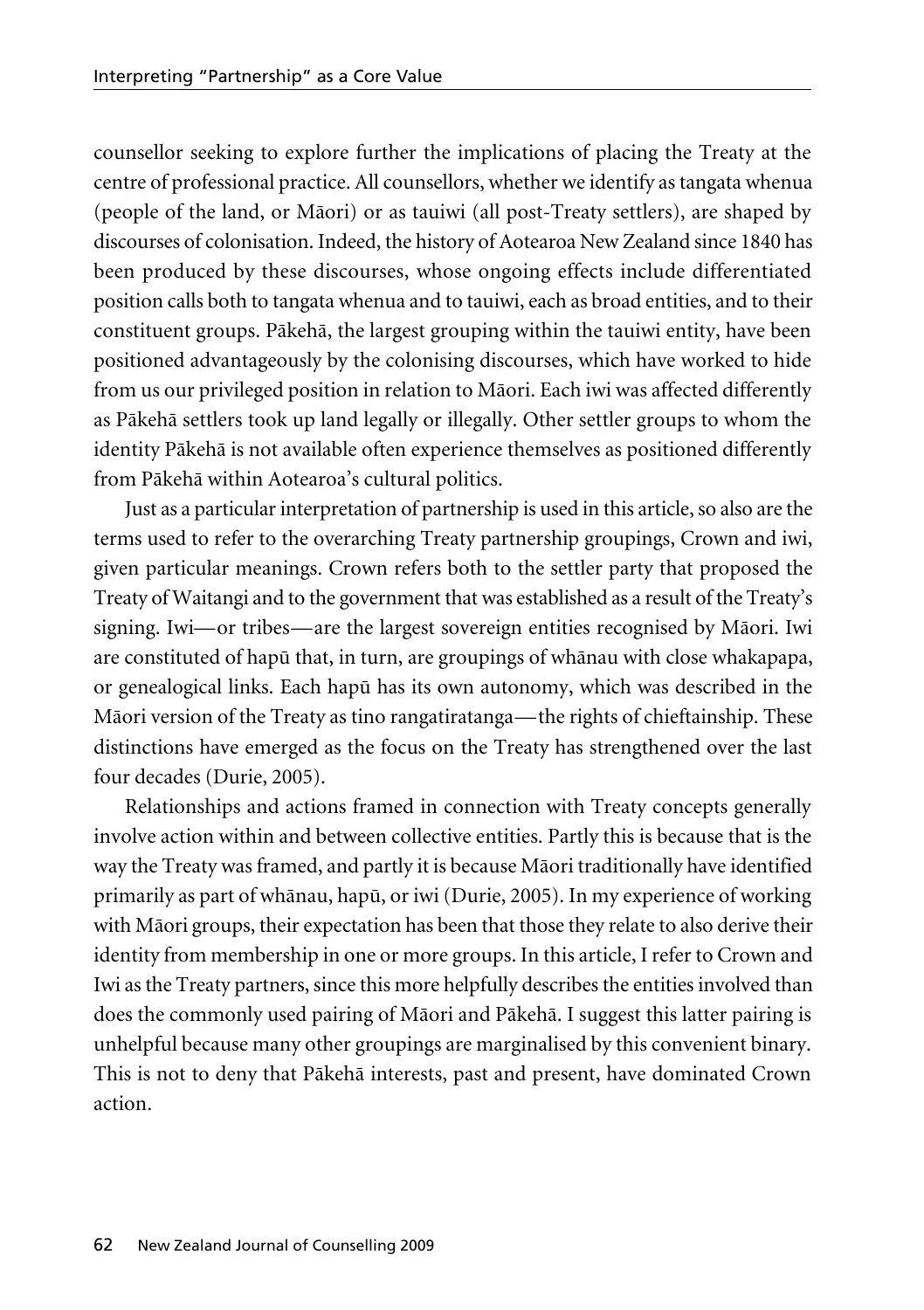# **The genealogy of Treaty partnership**

Partnership became established as one of three principles of the Treaty of Waitangi in the published findings of the Royal Commission on Social Policy (1988), in which partnership was defined as having particular meanings in relation to the Treaty of Waitangi. The Commission gave fundamental importance to the relationship between the Crown and iwi, arguing that Treaty partnership was primarily to be defined and expressed between the Crown and each iwi, as collective entities. In other words, the indigenous partner was defined as a collection of individual tribes, rather than as a homogeneous collective whole.

In addition, the Commission suggested that local government was a further site for Treaty partnership, stating it could be that the "obvious partners in any negotiation are the relevant local body and the local tribal representatives" (1988, pp. 52–53). The particular interpretation of partnership brought forward by the Commission locates partnership between national or local government and iwi or hapü. However, with some reservations, the Commission also affirmed the suggestion from many groups with whom they consulted that:

*[T]he partners were in fact all Maori people and all other New Zealanders, and that the spirit of partnership must operate at an individual level if it is to have any real meaning.* (p. 53)

If Treaty partnership is about the relationship of the Crown and iwi/hapü in national and local contexts, then the "spirit of partnership" refers to the actions that individuals can undertake in their daily lives to honour the national partnership. While affirming this position, the Royal Commission's report made clear that personal commitment alone could not replace the relationship between the Crown and iwi Mäori (p. 54). However, it stated that:

*[T]he Commission…is strongly of the opinion that fairness, equality and justice will be best expressed when partnership is vigorously pursued at all levels with recognition of differing values and perspectives and an acknowledgement of the other partner's prerogatives.* (p. 56)

For the Commission, the best honouring of partnership came, first of all, from national and local government partnership activities with iwi and hapü that are supported by actions in the spirit of partnership by organisations and individuals. This stance informs the argument that I outline later, that counsellors must locate part of their response to the partnership value in the NZAC Code within political action.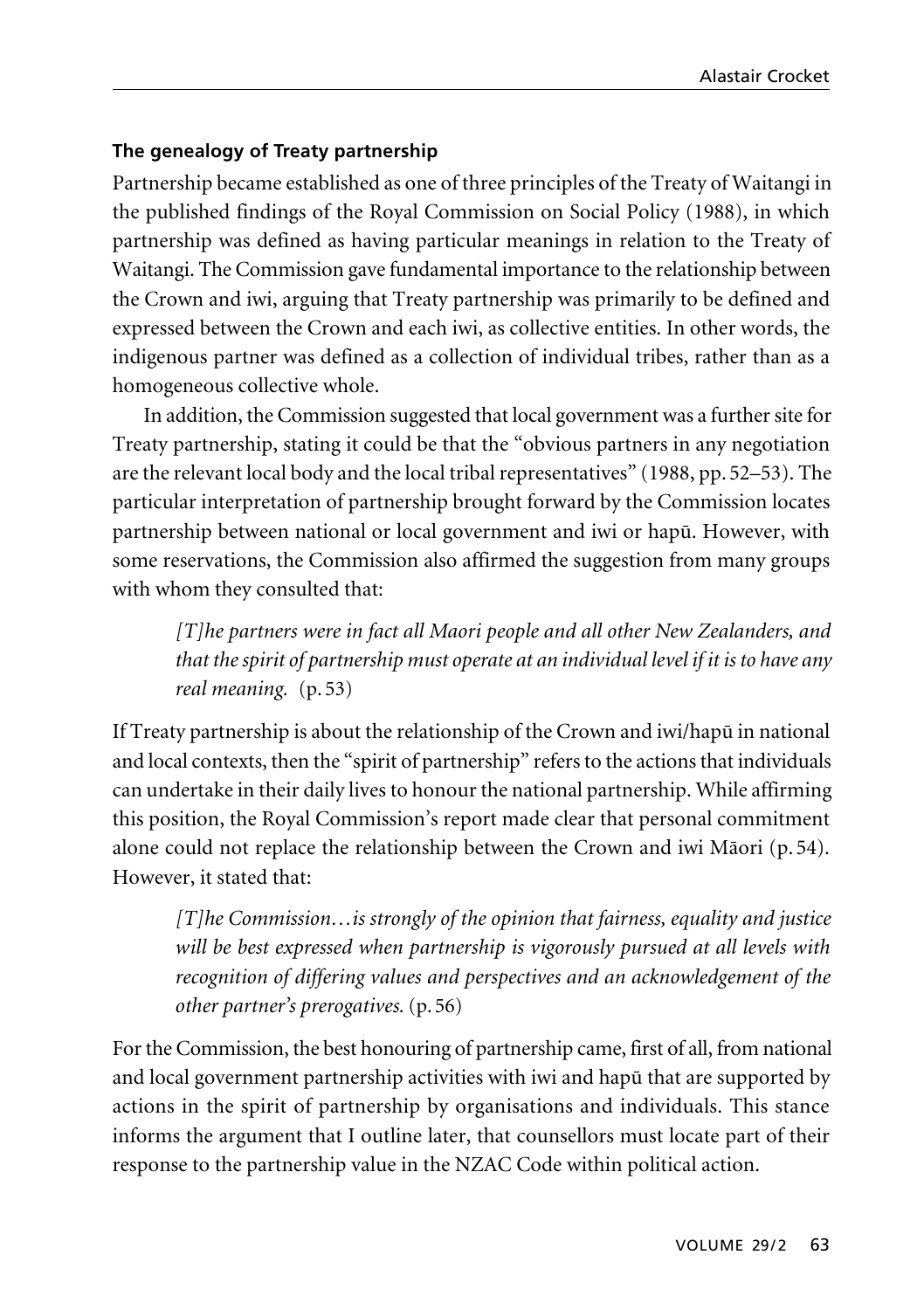The Commission's position arose from their recognition that the Treaty of Waitangi was an agreement between collective entities, not individuals. Hobson signed for the British Crown and Mäori rangatira signed for their hapü or whänau, each of which was a sovereign entity. The Treaty partnership principle is primarily directed at ongoing partnership relationships between the successor forms of those entities and the constituent parts of those successors. While individual action is important to maintaining the "spirit of partnership," it cannot adequately replace the responsibilities of the primary Treaty collectives.

My argument here is that the invocation of the Treaty and partnership in the NZAC Code calls counsellors to take a moral position in support of partnership activities in all areas of life in Aotearoa New Zealand, and not just to locate partnership within their practice with their clients. I will return to this point later when I consider various implications across a range of practice contexts. I suggest that, as counsellors, we need to decide whether we should respond in the "*spirit* of partnership" or whether we could frame our response as the more familiar "partnership," given that the latter does not match the particular emphasis of the definitive interpretation by the Royal Commission.

Just prior to the work of the Royal Commission, the Treaty of Waitangi was first seen as creating a relationship "akin to a partnership" in what is generally referred to as the "Lands" case (New Zealand Maori Council v Attorney-General, 1987). In his judgement, Mr Justice Cooke, the President of the Court of Appeal, found that the principles of the Treaty of Waitangi "require the Päkehä and Mäori Treaty partners to act towards each other reasonably and with the utmost good faith" (New Zealand Maori Council v Attorney-General, 1987, p. 669). Here, Justice Cooke followed the common usage of that time in using "Päkehä" to refer to the Crown, and in using "Mäori" he was referring to a collective who represented iwi, the New Zealand Mäori Council. His comments need to be read as relating to Iwi and the Crown

These readings of the Treaty as involving a partnership, which was first offered by these significant documents, have motivated successive governments in working to settle historic Mäori grievances, but they have also generated criticism. Many will recall the controversy initiated as a result of the position taken by the then-Leader of the National Party Opposition, Dr Don Brash, in 2004. In what became known as "the Orewa speech," he said:

*But the Treaty is not some magical, mystical, document. Lurking behind its words is not a blueprint for building a modern, prosperous, New Zealand. The Treaty did*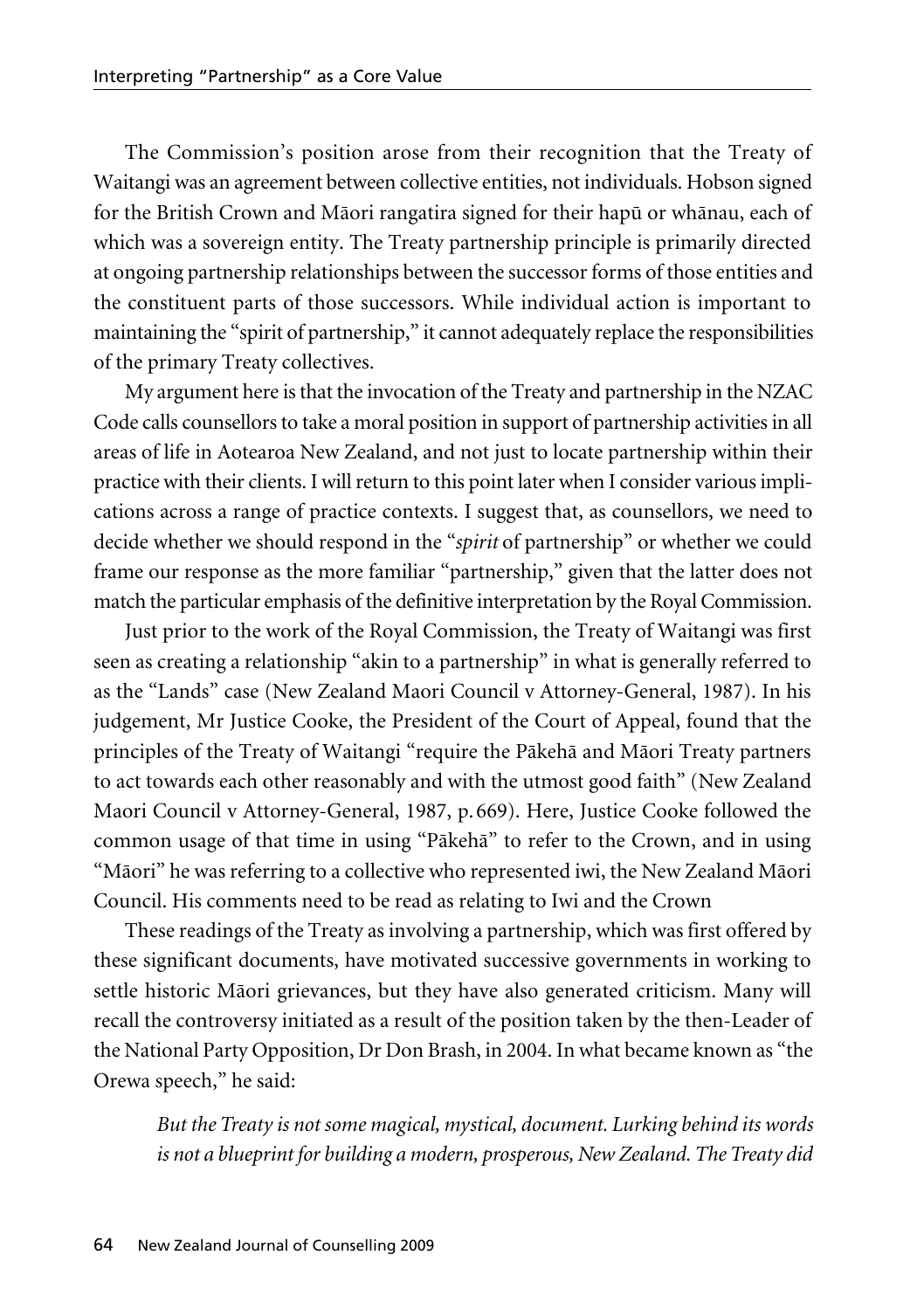*not create a partnership: fundamentally, it was the launching pad for the creation of one sovereign nation.* (Brash, 2004)

Dr Brash's comments highlighted the point that it is not settled that the Treaty or its principles will always be honoured by the Crown in the form of the government of the day. Indeed, the Labour Government in power at the time of the Orewa speech subsequently denied iwi the opportunity to test their claims to own the foreshore and seabed by passing the Foreshore and Seabed Act in 2004. The Treaty, its principles, and especially the notion of partnership, have remained part of a vigorous public debate.

At this point I turn to consider some of the meanings that partnership has in contexts that are not shaped by the Treaty of Waitangi, in order to further clarify Treaty partnership and distinguish it from other uses.

### **Generic and legal meanings of partnership**

Dictionary definitions of partnership offer some support for the particularised understanding of Treaty partnership, though as much by difference as by similarity of meaning. Partnership has particular meanings in both generic and legal senses. The primary definition in the *Oxford English Dictionary* is: "The fact or condition of being a partner; association or participation; companionship." This definition offers three subtly different meanings. Being in association with another is perhaps different from sharing participation. Association suggests relationship, whereas participation suggests a shared project or venture. Companionship offers a different reading of partnership from the first two; it has a primarily social focus and perhaps begins to suggest the idea of a relationship similar to marriage. Association and participation may take us some way towards the meaning of the Treaty principle of partnership, whereas companionship does not; however, association and participation do not evoke the Royal Commission's sense that to engage in partnership is a responsibility.

The *Oxford English Dictionary's* second definition has legal and business connotations: "An association of two or more people as partners for the running of a business, with shared expenses, profit, and loss; the members of such an association collectively; a joint business." This meaning of partnership is most obvious in legal and accounting practices where partners share the "expenses, profit, and loss" of their work, as well as sharing the liability that may arise from the negligent or fraudulent activity of another partner or an employee. This legal/business definition clearly implies responsibility in a way that "association" or "participation" do not. However, this responsibility binds participants to act as if one person, and so differs from Treaty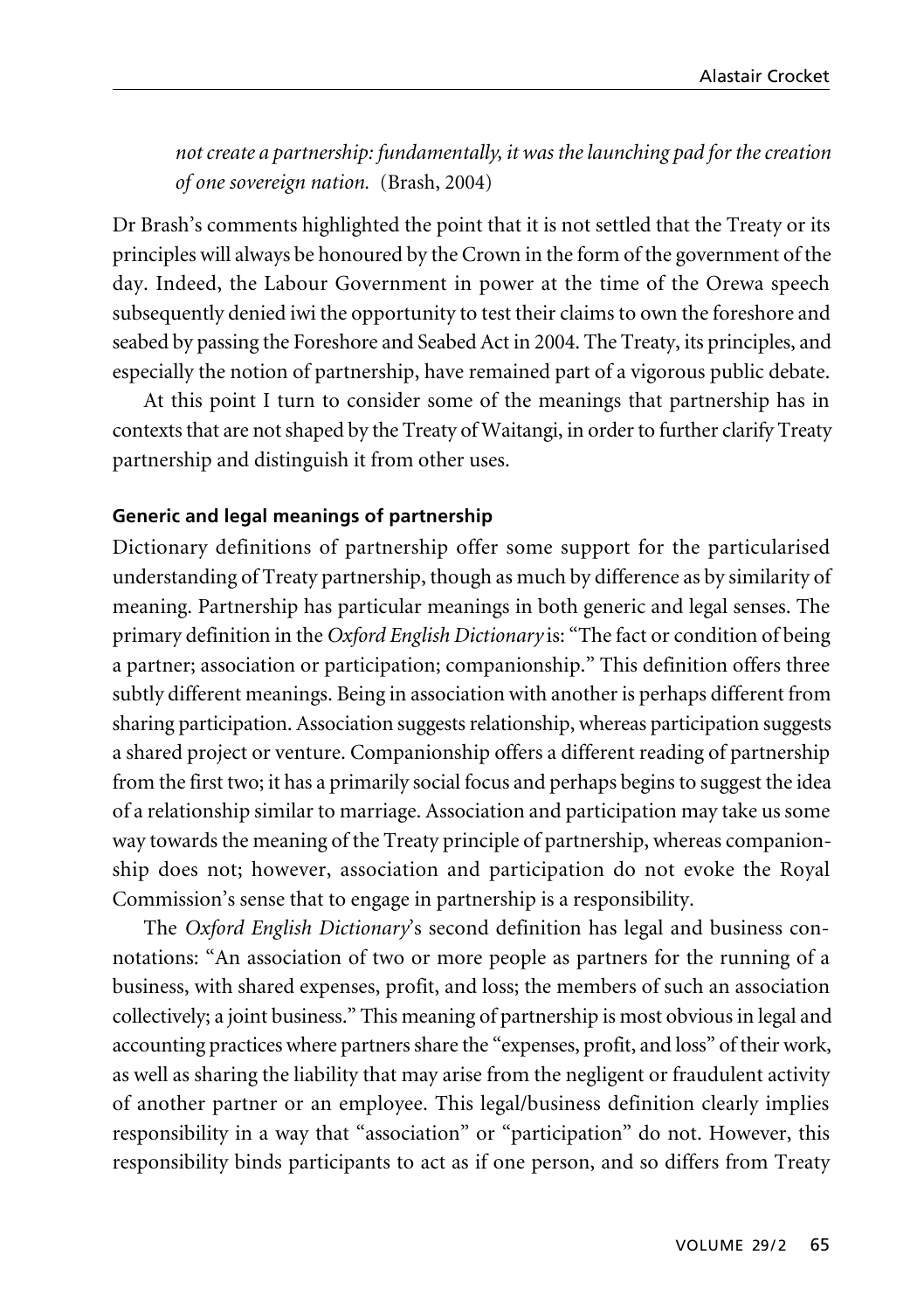partnership in that it does not suggest that partners can have autonomy, or tino rangatiratanga.

It is more helpful to consider partnership as one of the three linked Treaty principles proposed by the Royal Commission along with "protection" and "participation." "Protection" represents the Crown's responsibility to protect Mäori tino rangatiratanga. "Participation" represents the Crown's responsibility to ensure that Mäori are able to join in this society without disadvantage. Together, these three principles encapsulate the multiple meanings of the Treaty, which both created the sovereign nation Aotearoa New Zealand and identified particular rights and responsibilities for each partner.

# **Partnership and the NZAC Code**

I turn now to the NZAC Code and consider how the particular meaning of partnership developed by the Royal Commission sits within the Code and informs it. I argue that the inclusion of partnership in the NZAC Code, drawn as it is from the Treaty principle of partnership, calls counsellors to frame our practice in response to the Treaty—both our direct practice with clients, and the broader contexts of our practice. Specifically, I argue that we should take care that we do not describe aspects of our practice as partnership without making conscious links to the Treaty of Waitangi and its articles, and the different rights that the Treaty guaranteed to Mäori and subsequent settlers.

Partnership appears in two particularly significant parts of the Code of Ethics: in the Introduction and, subsequently, as one of the Core Values of the code. I address these two occurrences separately because there are significant differences in the intention behind each placement.

The placement of "partnership" in the Introduction to the Code of Ethics is part of a direct invocation of the Treaty of Waitangi. The third paragraph of the Code reads:

*This Code needs to be read in conjunction with the Treaty of Waitangi and New Zealand law. Counsellors shall seek to be informed about the meaning and implications of the Treaty of Waitangi for their work. They shall understand the principles of protection, participation and partnership with Mäori.* (NZAC, 2002, p. 25)

The references to Treaty principles and to the Treaty itself in the Introduction to the Code clearly commit NZAC members to action in relation to the Treaty. Apart from a brief explanation of the significance of "partnership" at the time of the adoption of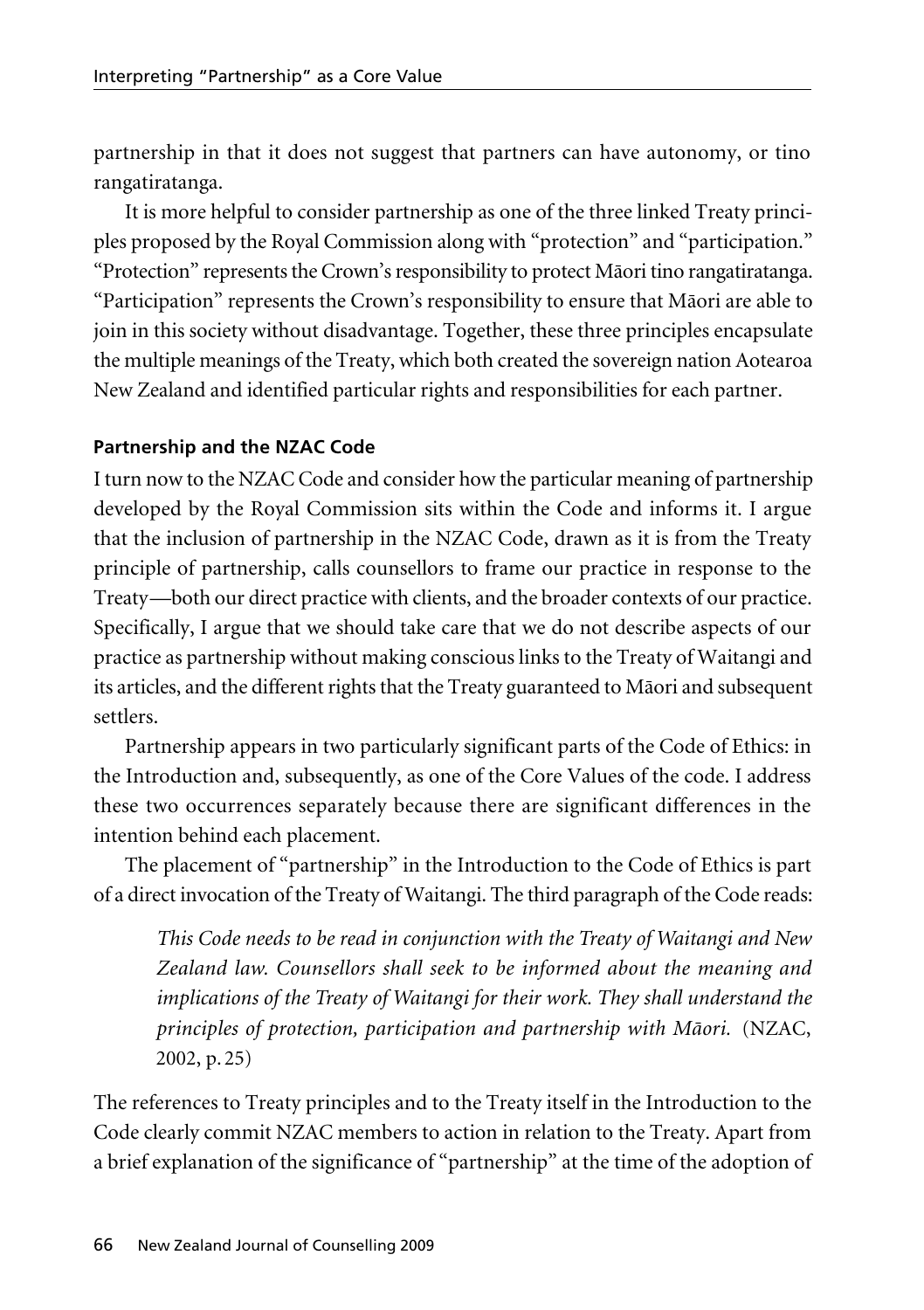this version of the code (Winslade, 2002), no other study has addressed Treaty partnership in the broad counselling practice contexts proposed in this article.

The second use of the word partnership in the NZAC Code is as the second of six Core Values: it comes after "respect for human dignity" and before "autonomy." This placement is perhaps significant since the structure of the Code is hierarchical, with each section successively shaping the following sections (Winslade, 2001, 2002). In the presentation explaining the revised Code at the 2002 NZAC national conference, it was made clear that the core value of partnership not only referred to "Treaty partnership" but was also intended to indicate that "counselling relationships should not be exercises in colonisation" (Winslade, 2002, p.20). Because the Code is hierarchical, it is intended that the Treaty references in the Introduction (quoted above) should influence the meaning of partnership as a Core Value: looking to the Treaty principle of partnership and seeking to evoke practice possibilities that are non-colonising.

One way for a counsellor to ensure that counselling relationships are not exercises in colonisation is to have a clear understanding of the effects of colonising discourse and to position herself in a way that supports post-colonial possibilities. Such possibilities emerge when the Core Value "partnership" in the Code is enacted through embracing a spirit of partnership.

I suggest that practitioners will find it helpful to draw on both the "spirit of partnership" and "Treaty partnership" in responding to the calls in the Code of Ethics for counsellors to make the Treaty active within their practice. A commitment to Treaty partnership is possible when we take an active part in the democratic process in order to influence political action. As citizens or permanent residents who are members of NZAC, we have an ethical commitment to use the democratic processes available to us to ensure that the Crown acts honourably in its dealings with its Treaty partner.

I now move to consider the various contexts in which counsellors' Treaty partnerships can be worked out.

## **Working out a Treaty partnership commitment as a counsellor**

I have argued that, as counsellors, we might imagine the implications of the spirit of partnership across the full range of our practice contexts: national life, professional affiliation, workplaces, and our work with clients. I will consider each in turn.

## *The national context*

I would argue that counsellors cannot, in good conscience, adopt Treaty partnership as a core value to inform practice without seeing their work in connection with the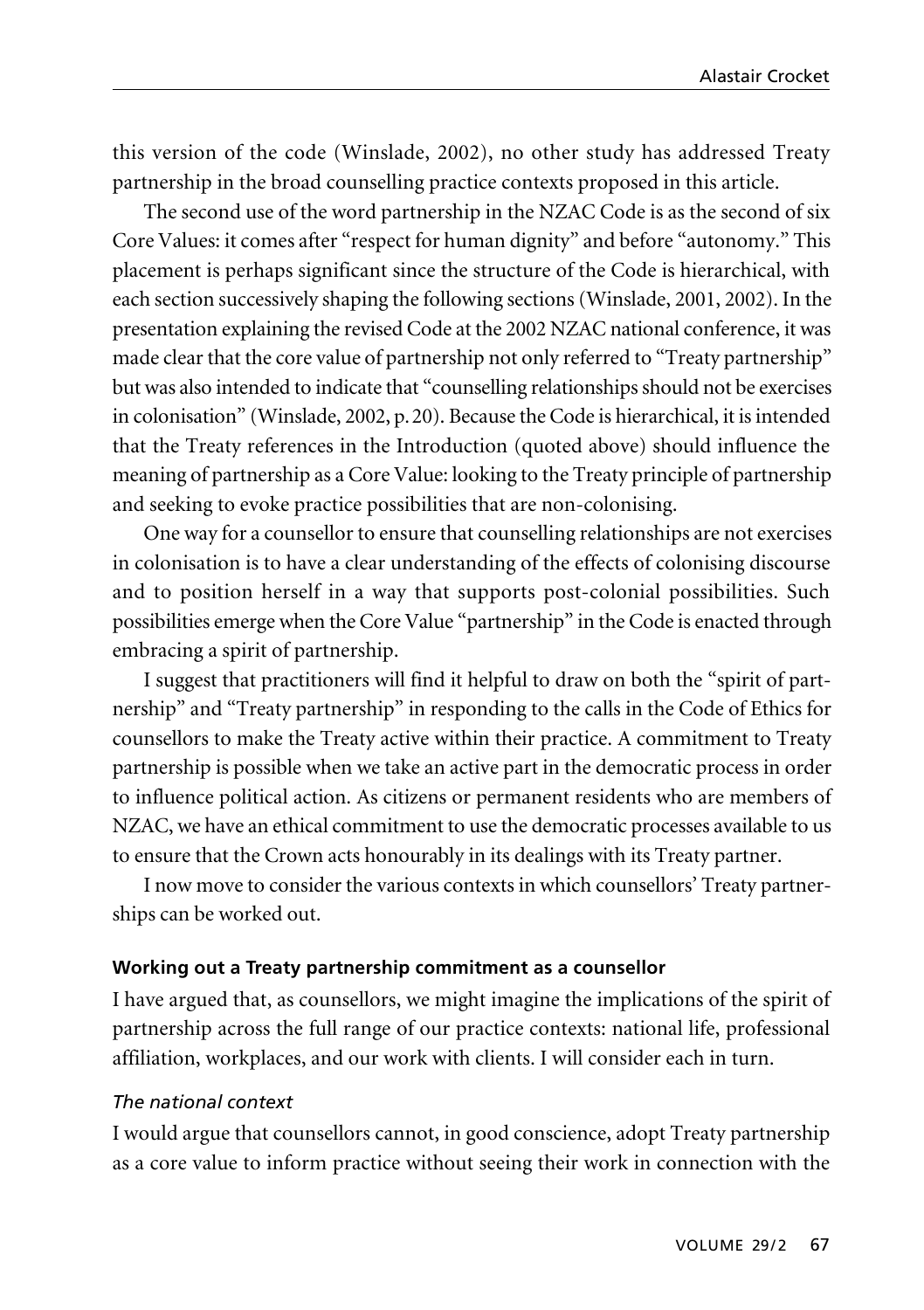Treaty relationship between the Crown and Iwi Mäori. Thus, a commitment to Treaty partnership is a commitment to political action within the national political context, because the Royal Commission (1988) identified the primary context for partnership as the relationship between the Crown and Iwi.

A commitment to Treaty-honouring practice involves an ongoing commitment to achieving social justice for Mäori in terms of the Treaty's guarantees. As counsellors, we should therefore consider our commitment to Treaty partnership when making representations to government about practice issues, and also when considering our vote. Whether identifying as tangata whenua or as tauiwi, all citizens or residents constitute part of the Crown. We have the right to vote and to elect the government, which is the successor to the British Crown that proposed and signed the Treaty.

Political moves since the beginning of the new century, including Dr Brash's Orewa speech, the more recent decision to set an end date for the receipt of historic Treaty claims, and the foreshore and seabed debates, make the possibility of a diminished Treaty recognition by the government of the day more foreseeable than at any time in the past four decades. I would argue that as counsellors, our commitment to Treaty-based partnership should be seen as intrinsically linked to our participation in this society. I would argue that even if the government of the day should seek to unilaterally redefine or diminish the Treaty relationship, our ethical commitments as counsellors should remain unchanged in the national context. No matter how these issues develop in the political sphere, counsellors would still have partnership responsibilities because of the commitments arising from the Code of Ethics.

# *The professional association context*

As counsellors who have membership or provisional status with NZAC, our commitment to partnership can also be made active through participation in our professional association.

NZAC is not a subset of the Crown and thus it cannot be shown to have Crown Treaty partnership responsibilities, as these responsibilities rest with the government. However, the association should act in what the Royal Commission called the "spirit of partnership" (1988, p. 53). We may see our association working in a variety of ways to honour this spirit of partnership.

Most significantly, NZAC has acted in the spirit of partnership in implementing a model of Mäori representation on the National Executive, through the creation of the role of Te Ahi Kä to represent Mäori members and their interests. An earlier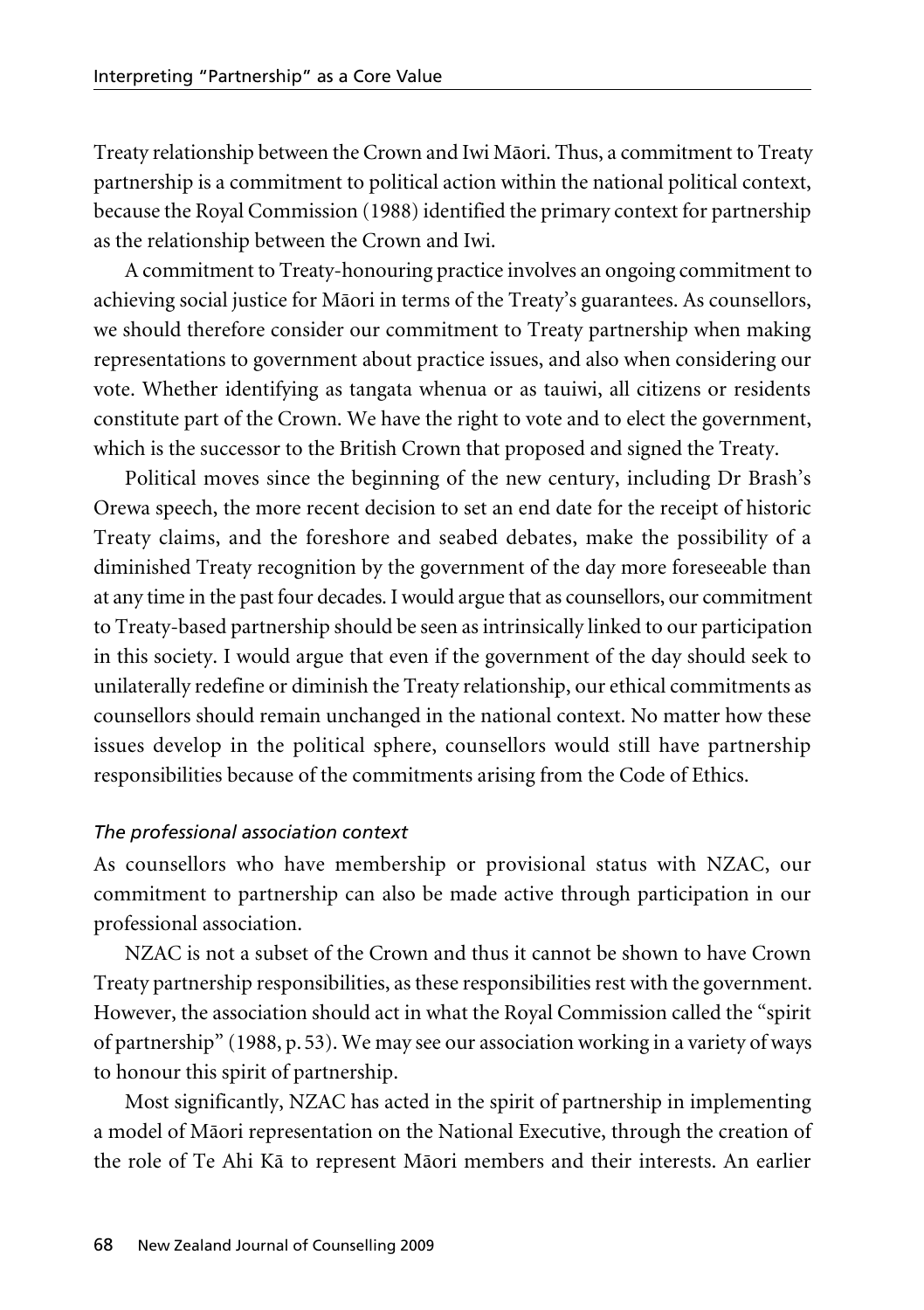example of working in the spirit of partnership was Tuti Aranui's election as a Life Member of NZAC, which recognised her advocacy for Mäori within NZAC and her work to support tauiwi in appreciating Mäori values. Several branches have sought to act in the spirit of partnership in the explicit moves they have made to organise and present bicultural conferences. Requirements of counsellors seeking to become members of the NZAC have increasingly been shaped in bicultural terms.

Local branches have also sought to work in the spirit of partnership by incorporating Mäori tikanga in meetings, offering workshops and using te reo Mäori in newsletters.

#### *The workplace context*

Professional associations are focused on the definition and fostering of professional practice, while agencies are primarily concerned with the delivery of services. Most agencies that employ counsellors operate under local governance and management, with a small number of agencies operating nationwide. Agencies generally rely on some form of government funding that brings contractual Treaty partnership obligations along with it. As a result of these contractual requirements, agencies have been required to become demonstrably more responsive to Mäori in ways similar to the calls made on government agencies in the 1990s to become bicultural (Durie, 1995). These changes are, however, not just contractually driven. Many agencies would seek to fulfil the spirit of partnership even if their major funder did not require it.

Over the last decade, I have been aware of agencies that have changed the way they practise and who they employ as they respond to moral and contractual obligations to honour the Treaty. This response is expressed in a variety of ways. One metaphor used by some agencies is that of a bicultural journey—a journey that seeks to reduce the dominance of Päkehä values and practices and particularly to make space for Mäori values and practices. The Lower Hutt Family Centre, also known internationally as the Just Therapy team (Waldegrave, Tamasese, Tuhaka, & Campbell, 2003) has a reputation for its commitment to working within three teams: Mäori, Pasifika, and Päkehä, each of which has developed culturally appropriate ways of working with its own communities. As another example, Parentline (Longman, McLean, & Hazelden, 2004, p.20) is a community agency that has worked as a bicultural partnership between "Tau Iwi" (non-Mäori staff) and "Te Röpu Äwhina mö Ngä Whänau" (Mäori staff) caucuses. There have been regular cultural consultations between caucuses and staff working in multidisciplinary teams across caucuses.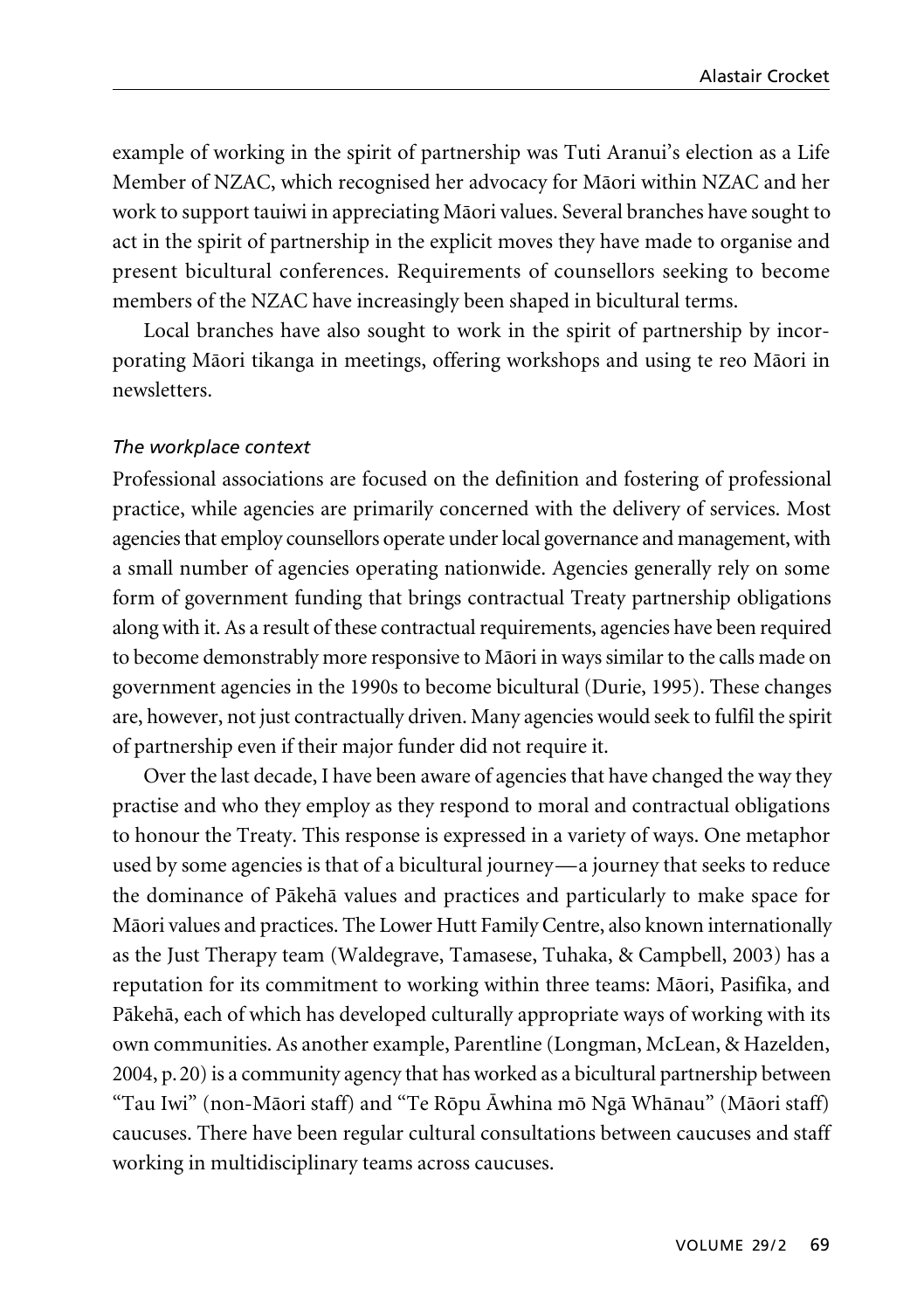Counsellors who work in agencies are called to act within the spirit of partnership within their workplaces. This call can be responded to in the day-to-day contributions we make to the life of an agency. There will be opportunities to consider the policies and practices of the agency in the light of Treaty partnership commitments. Our practice in this context may include advocacy for the employment of Mäori staff, participation in consultation with local iwi or hapü, or personal commitments to acquiring more Mäori language or cultural knowledge and practice. We may join in an evaluation to determine if the services delivered are equitably distributed across the community.

I have suggested that many Mäori anticipate that their encounters are with individuals who identify as part of a collective entity. I believe that this presumption brings some challenges for counsellors working in private practice, particularly those in individual private practice. The actions suggested above may not be open to private practitioners as ways of working in the spirit of partnership.

The final context of practice I describe involves our work with clients.

# *The client practice context*

Client practice occurs in both agency and private practice settings. I have placed discussion of this context after the three preceding contexts to emphasise that our client work rests within social, professional, and workplace contexts, all of which call for practice in a spirit of partnership. How we practise with clients is linked with our actions in those contexts.

Our direct work with clients is best seen as informed by the spirit of partnership. As I outlined earlier in this discussion, a partnership in the business sense involves a sharing of responsibility and risk, while a Treaty partnership involves a commitment to the working out of the Treaty of Waitangi's guarantees and protections between the Crown and iwi. Neither of these possibilities is an appropriate reflection of client practice.

A client-counsellor relationship will involve the spirit of partnership between counsellor and client and will be supported by actions—our own and those of others in the collective entities that we belong to: NZAC, the agency, the nation. Professionals offer fiduciary relationships to clients; these involve high levels of accountability to clients and invite client trust. We are never in partnership with our individual clients because the client-counsellor relationship is one in which particular responsibilities rest with the counsellor in a manner similar to a physician's, a lawyer's, or an accountant's responsibilities towards their clients. Acting in the spirit of partnership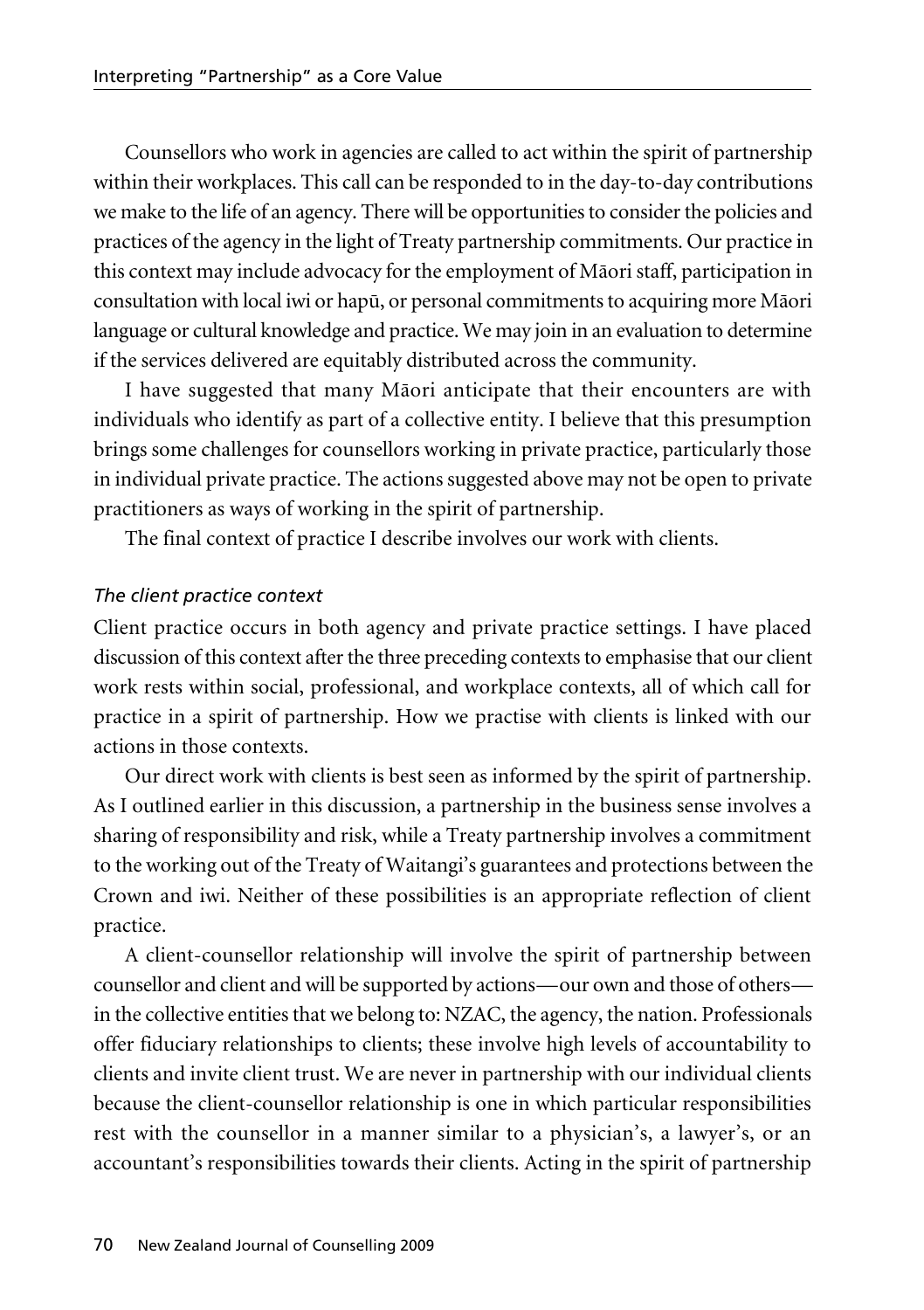with our clients needs to be seen as involving the Treaty principles of protection and participation as well—we need to enhance our clients' ability to participate in society.

Our relationships with clients are supported by the Treaty partnership practices we take up in the other contexts of our professional life. We will offer our clients the respect and consideration implied by Treaty partnership; we will act in the spirit of partnership, but we will not be the client's partner on an individual basis. This distinction is important. If we start to call our client relationships "Treaty partnerships," we may be in danger of believing we can discharge all our Treaty commitments through client relationships, and have no obligation to address the structural imbalances which still affect Mäori today by making contributions to political life in broader contexts. We may also be ignoring the particular fiduciary responsibilities that we have for our clients, responsibilities which the rest of the Code of Ethics makes clear.

It has not been my intention in this article to define or prescribe all the practices with clients that are consistent with acting in the spirit of partnership. A broad range of articles intended to resource counsellors' work with Mäori clients in particular has already been published. Several have appeared in this journal (for example, Drury, 2007; Durie, 2007; Tutua-Nathan, 1989; Wadsworth, 1990). Others have been published elsewhere (see Culbertson, 1997; Jonson, Su'a, & Crichton-Hill, 2004). Some illustrate practices that counsellors can use with clients. Most draw on cultural knowledge that might assist a non-Mäori counsellor to both understand and work with Mäori clients. I have argued that such practices need to be complemented by practitioner involvement in the other contexts of practice.

#### **Conclusion**

The inclusion of strong references to the Treaty of Waitangi in the NZAC Code of Ethics affirms the social justice intentions of the Code. In this discussion, I have identified the range of contexts in which counsellors can be expected to be actively honouring the Treaty. Taking up a commitment to be a counsellor whose work is informed by the spirit of partnership, with a rich understanding of both the genealogy of this Treaty principle and its relationship to practice, is one path towards responding to the NZAC Code's call that we "understand the meaning and implications of the Treaty of Waitangi."